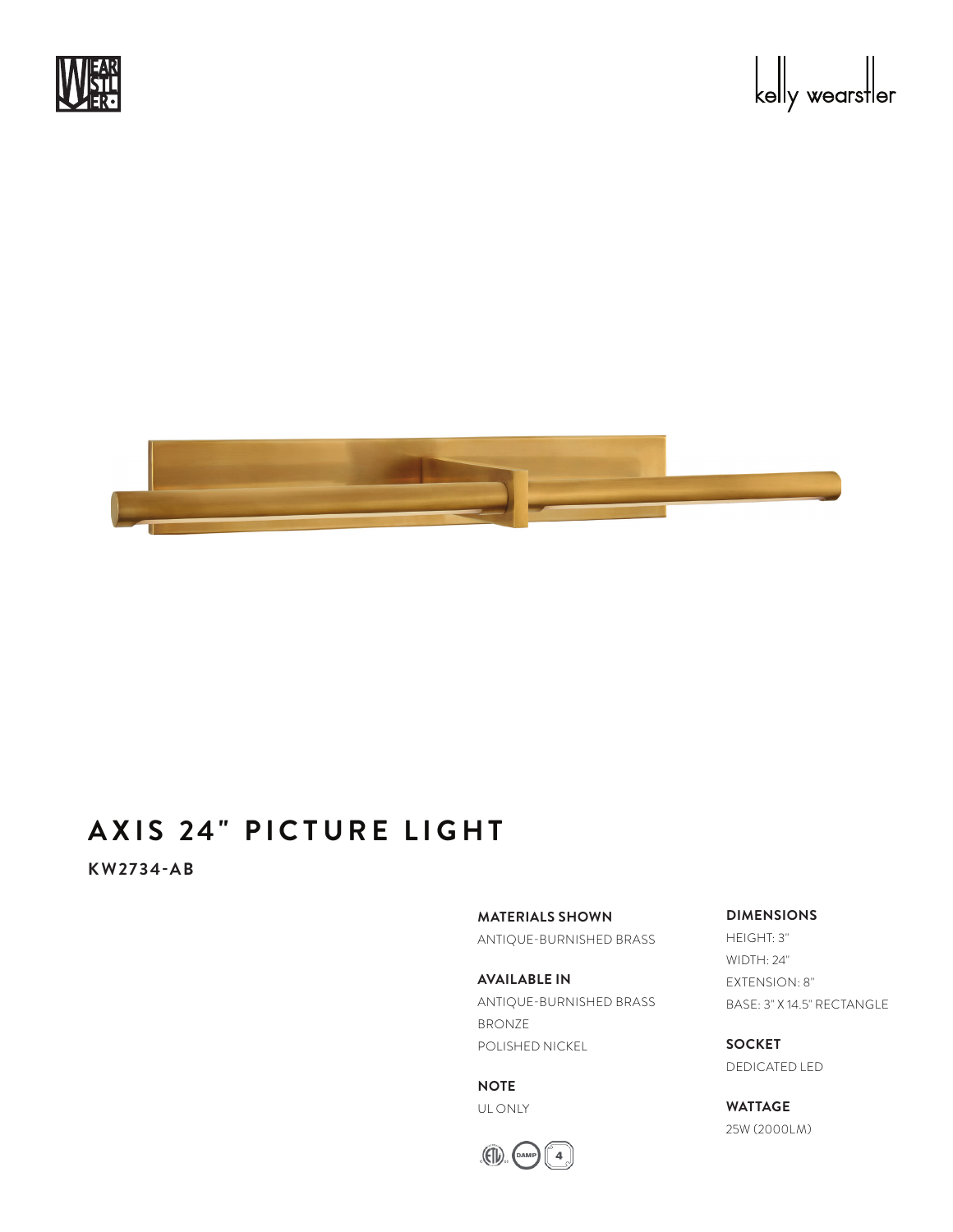



# **AXIS 24" PICTURE LIGHT**

**KW2734-BZ**

**MATERIALS SHOWN**

BRONZE

**AVAILABLE IN** ANTIQUE-BURNISHED BRASS BRONZE POLISHED NICKEL

**NOTE** UL ONLY



#### **DIMENSIONS**

HEIGHT: 3" WIDTH: 24" EXTENSION: 8" BASE: 3" X 14.5" RECTANGLE

**SOCKET** DEDICATED LED

**WATTAGE** 25W (2000LM)